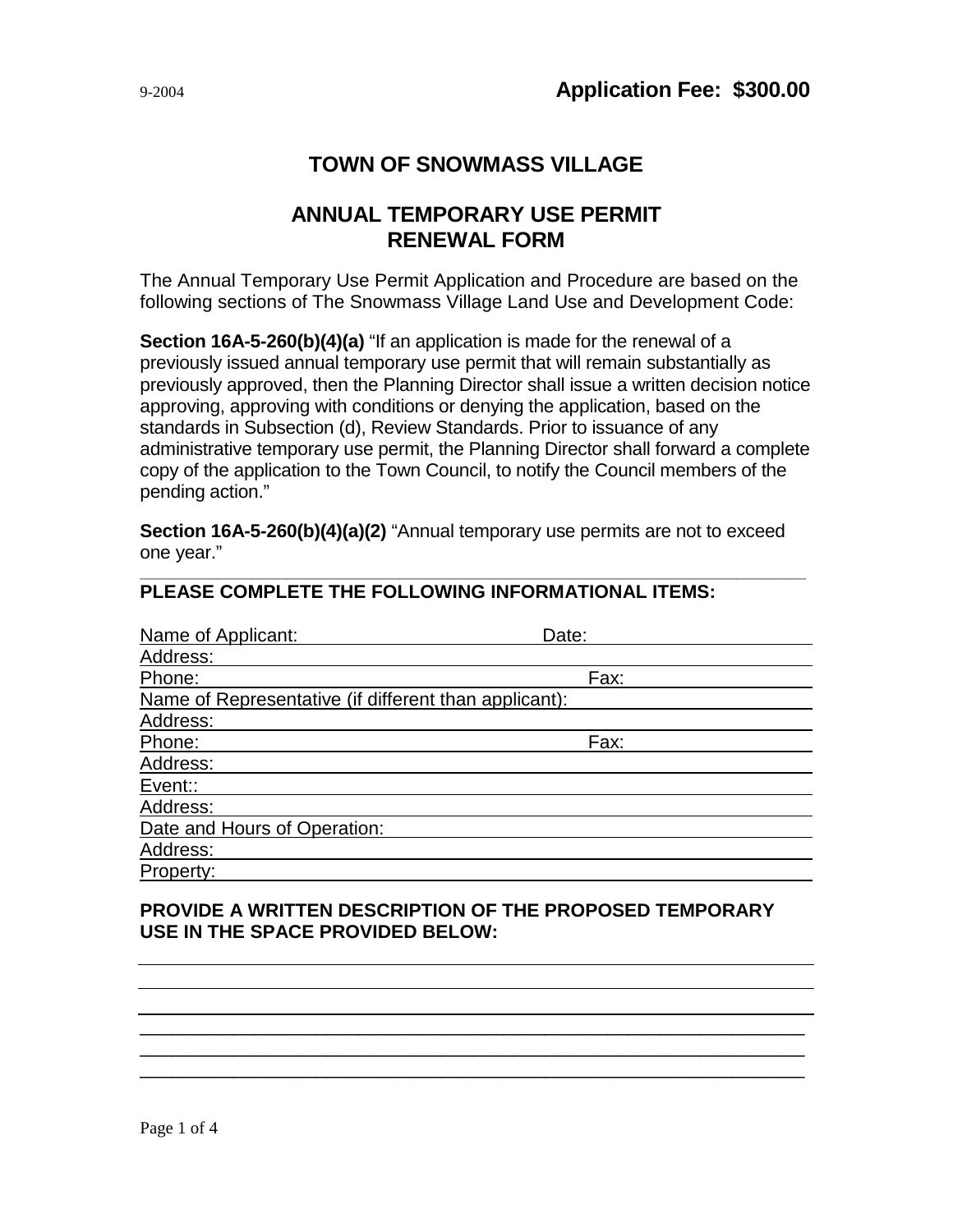### **REVIEW PROCEDURE**

The following procedures shall apply to an application for an annual temporary use permit, pursuant to sec. 16A-5-260(b).

**Pre-Application Procedures**. Attendance at a pre-application conference is mandatory prior to submission of an application for an annual temporary use permit.

**Submission of Application.** The applicant shall submit an application to the Planning Department that contains those materials specified in this form.

**Staff Review.** Staff review of the application. The Planning Director shall issue a written decision notice approving, approving with conditions, or denying the application based on the review standards. Prior to issuance of any annual temporary use permit, the Planning Director shall forward a complete copy of the application to the Town Council, to notify the Council members of the pending action.

### **NO APPLICATION WILL BE PROCESSED UNTIL ALL REQUIRED INFORMATION IS PROVIDED**

### **PLEASE PROVIDE THE FOLLOWING ITEMS:**

- **a. Written Approval by Landowner.** If the applicant is not the landowner, then the applicant shall present evidence to show approval of the landowner for the particular use.
- **b. Insurance.** The applicant shall provide proof that a general liability insurance policy in the amount of one million dollars (\$1,000,000.00) will be in effect for the proposed temporary use, and that the Town will be named as an additional insured party in the policy. The applicant shall also submit an executed indemnity and hold harmless agreement indemnifying the Town in writing against all claims, expenses, or damages for injury to any person or property, directly or indirectly, as a result of the particular activity and hold the Town harmless for any injury, expense, claim, or damage to the applicant.
- **c. Base Fee.** The applicable base fee (obtained from the Building and Planning Department's fee schedule) shall accompany the application. The applicant shall reimburse the Town for such amounts in excess of the base fee as determined by the Planning Director. The reimbursement to the Town by the applicant shall be due and payable within fifteen (15) days of the date of billing.
- **d. Written Approval from Agencies.** The applicant shall obtain written approval from any reviewing agencies having jurisdiction over the proposed temporary use.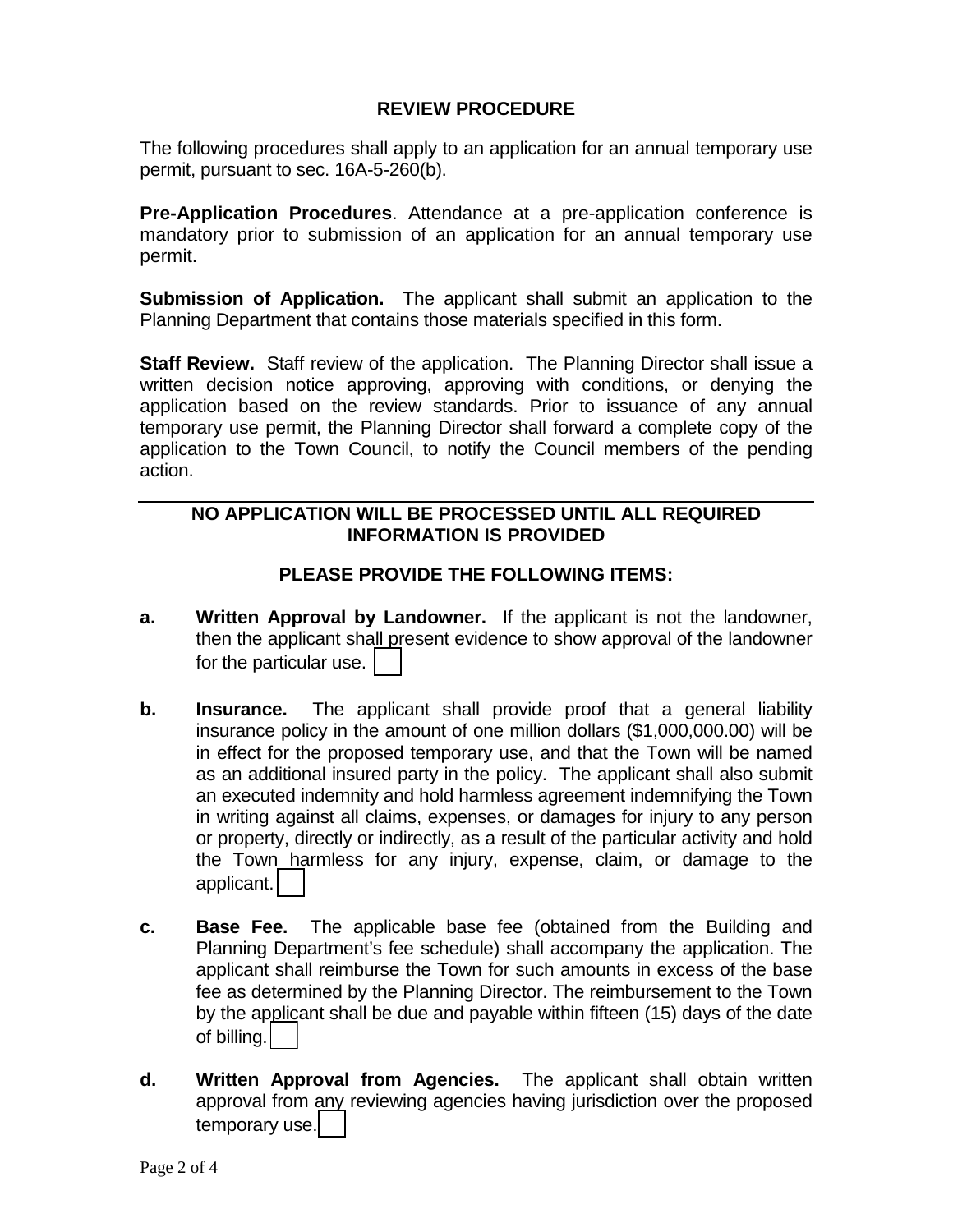## **I hereby attest that this application is for the renewal of a previously issued annual temporary use permit and that the temporary use will remain as previously stated and approved in all of the following twenty (20) areas:**

- **1. Use and Timing.** The nature of the use in question and the time frame for which the temporary use permit is proposed to be in effect will remain as previously stated and approved.
- **2. Site Characteristics.** The site and surrounding area that will influence the determination of the suitability of the site for the proposed temporary use will remain as previously stated and approved.
- **3. Plans.** The provisions and plans for dealing with potential emergency situations will remain as previously stated and approved.
- **4. Water and Sanitation.** The necessity for and availability of drinking water and sanitary facilities will remain as previously stated and approved.
- **5. Food and Beverage Service.** If food and beverage service is to be provided, the plan for such services and evidence of other necessary approvals or licenses will remain as previously stated and approved.
- **6. Parking and Transportation.** The parking and transportation plan and the necessity for police assistance will remain as previously stated and approved.
- **7. Admissions Schedule.** If admission will be charged, the rate, fee, or admissions schedule for all or a portion of the activity will remain as previously stated and approved.
- **8. Unique Concerns.** Any other concerns unique to the particular activity will remain as previously stated and approved.
- **9. Name, Address, Telephone Number and Power of Attorney.** If the applicant is to be represented by an agent, a letter signed by the applicant granting power of attorney to the agent shall be submitted, authorizing the agent to represent the applicant and stating the representative's name, address and phone. This item will remain as previously stated and approved.
- **10.Legal Description.** The legal description and street address, if such exists, of the parcel(s) on which the temporary use is proposed to occur will remain as previously stated and approved.
- **11.Disclosure of Ownership.** A certificate from a title insurance company or attorney licensed in the State, which shall set forth the names of all owners of property included in the application. If the applicant is not the landowner, then the applicant shall present evidence to show approval of the landowner for the particular use. This item will remain as previously stated and approved.
- **12.Town of Snowmass Vicinity Map.** An eight and one-half inch by eleven inch  $(8 \frac{1}{2}$ " x 11") vicinity map locating the subject parcel(s) within the Village will remain as previously stated and approved.
- **13.Site Drawing.** A drawing illustrating the characteristics of the site and surrounding area that are pertinent to the application, including its location, significant natural and man-made features; (with particular attention to natural hazards, resources, or other special areas of concern), the size and accessibility of the site, and the surrounding development and land use will remain as previously stated and approved.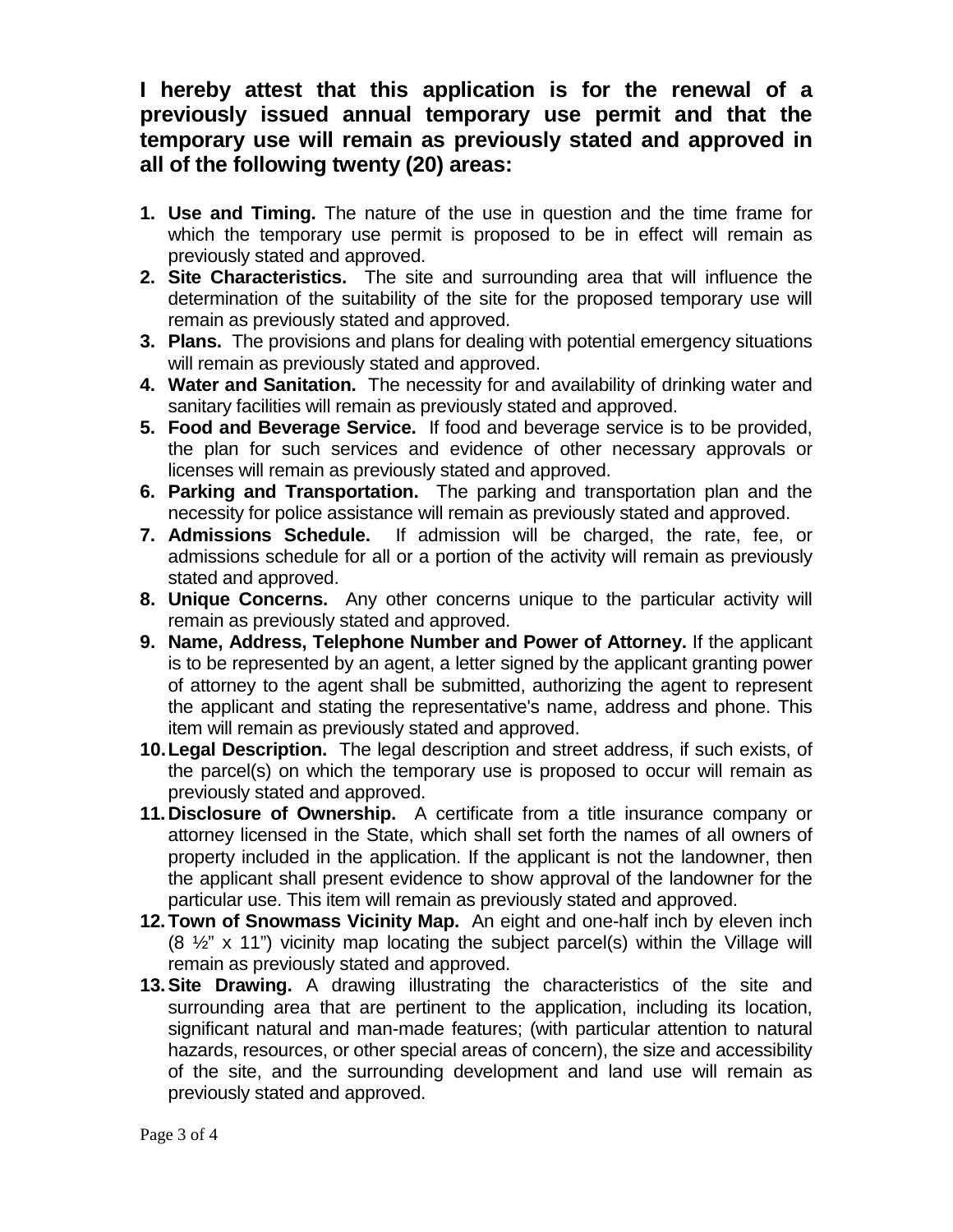- **14.Other Maps.** All other maps required for the application shall be prepared at a scale of one inch equals one hundred feet  $(1" = 100')$  or larger, on sheets no larger than thirty inches by forty-two inches (30" x 42"), with an unencumbered margin of one and one-half inches (1.5") on the left hand side of the sheet and one-half inch (0.5") around the other three (3) sides of the sheet. Sheets of twenty-four by thirty-six inches (24" x 36") are preferred. If it is necessary to place information on more than one (1) sheet, an index shall be included on the first sheet. Report-size versions of all maps, reduced to a sheet size of no greater than eleven inches by seventeen inches (11" x 17"), shall also be submitted. This item will remain as previously stated and approved.
- **15.Notice of Traffic Disruption.** Should the event involve major disruptions in normal traffic flow, the applicant shall provide evidence as to how the event will be brought to the attention of the general public, specifically outlining the areas where any rerouting will occur. This item will remain as previously stated and approved.
- **16.Liquor License.** Should the event involve obtaining a liquor license, the applicant shall provide evidence that a liquor license or any other necessary Town application has been submitted to the Town Clerk. This item will remain as previously stated and approved.
- **17.Use Shall Be Appropriate.** The proposed temporary use shall be appropriate in the particular location, taking into consideration the nature of the use, its relationship to surrounding land uses, and its impact with respect to environmental, social, and economic matters, and will remain as previously stated and approved.
- **18.Use Shall Comply With Policies and Regulations.** The proposed temporary use shall comply with the Town's adopted policies and regulations, and shall not violate any applicable state, county, or federal laws, and will remain as previously stated and approved.
- **19.Applicant's Skills and Experience.** The applicant shall demonstrate that he possesses the requisite skill and experience to ensure that the particular activity will be conducted in a safe and orderly manner, and will remain as previously stated and approved.
- **20.Written Approval.** The applicant shall obtain written approval from any reviewing agencies having jurisdiction over the proposed temporary use, and will remain as previously stated and approved.

**\_\_\_\_\_\_\_\_\_\_\_\_\_\_\_\_\_\_\_\_\_\_\_\_\_\_\_ \_\_\_\_\_\_\_\_\_\_\_\_\_\_\_\_\_\_\_\_\_\_\_\_\_\_\_**

Planning Director Approval Date Signature of Applicant Date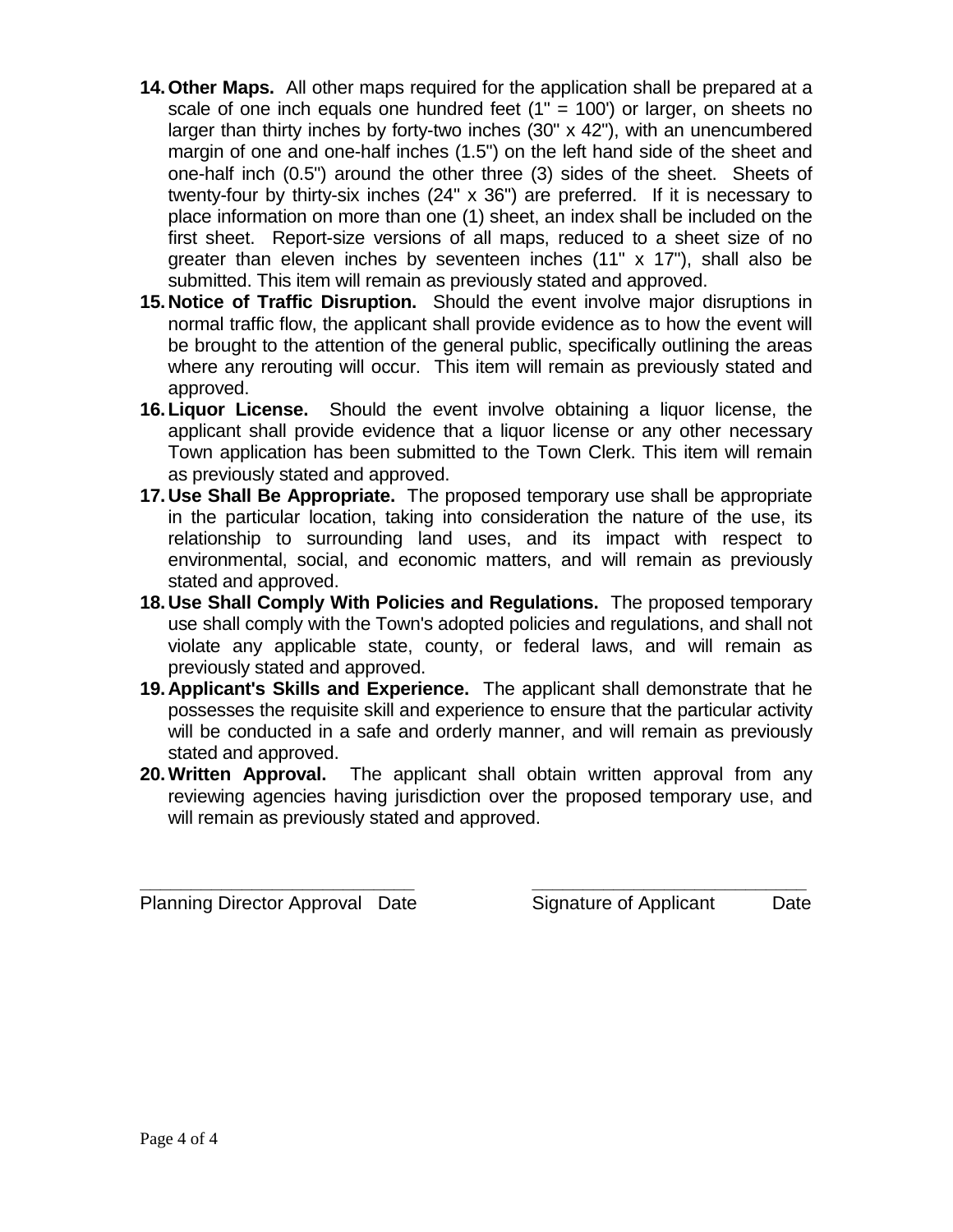

## **Development Application Fee Agreement**

(EFFECTIVE: February 1, 2015)

The Town of Snowmass Village has established a fee structure for the processing of land use applications, zoning plan reviews, subdivision plats, temporary use permits, appeals and registrations, sign permits and other planning review processes. A comprehensive list of reviews and their associated fees are described in the **Base Rate Fee Schedule** attached hereto. A Base Rate Fee is collected based on the type of application submitted. Referral fees for other Town departments, agencies and Town consultants reviewing the application will also be collected. **Applications will not be accepted for processing without the payment of the required Base Rate Fee.** 

The fees vary depending upon the land use application type and the complexity of the case. The determination whether an application is major or minor for purposes of establishing the Base Rate Fee shall be at the sole discretion of the Planning Director based upon the estimated number of hours required to process the application. The Base Rate Fee for applications which fall into more than one category shall be cumulative unless found that it may be excessive in relation to the estimated number of hours required to process the consolidated application. The consolidated Base Rate Fee may then be adjusted at the sole discretion of the Planning Director.

The accrual of staff time commences at the time an application is submitted to the Department. **The Base Rate Fee is not refundable.** Actual staff and consultant review time spent on the application will be charged immediately for reviewing the application, assisting the applicant, and addressing public inquiries. When the hours exceed the Base Rate Fee amount, the applicant will be invoiced for additional hours spent on the case by the Planning Staff. A brief description of the charge and review time incurred will be provided on the monthly invoice. The applicant will be billed monthly in arrears for actual review time incurred. Current billings must be paid within 30 days or processing of the application will be suspended.

An applicant may accrue and be billed for additional administrative or review time following the final land use approval, including zoning plan compliance review, up to issuance of a Certificate of Completion or a Certificate of Occupancy or until the terms and conditions of the approval have been satisfied, whichever occurs later. If an applicant has previously failed to pay application fees as required, no new or additional applications will be accepted for processing until the outstanding fees are paid.

**No new land use applications will be accepted, building permit(s) issued or documents recorded with the Pitkin County Clerk and Recorder until all costs associated with the processing of the land use application to date have been paid.** 

**\*\*\*\*\*\*\*\*\*\*\*\*\*\*\*\*\*\*\*\*\*\*\*\*\*\*\*\*\*\*\*\*\*\*\*\*\*\*\*\*\*\*\*\*\*\*\*\*\*\*\*\*\*\*\*\*\*\*\*\*\*\*\*\*\*\*\*\*\*\*\*\*\*\*\*\*\*\*\*\*\*\*\*\*\*\*\*\*\*\*\*\*** 

As the Applicant or Authorized Representative, I understand that I am responsible for paying all fees associated with this development review application and shall be the person designated to receive all billings under this Agreement.

READ, ACCEPTED AND AGREED TO:

Print Name:

\_\_\_\_\_\_\_\_\_\_\_\_\_\_\_\_\_\_\_\_\_\_\_\_\_\_\_\_\_\_\_\_\_\_\_\_\_\_\_\_\_\_\_ Signature of Applicant or Authorized Representative Date: \_\_\_\_\_\_\_\_\_\_\_\_\_\_\_\_\_\_\_\_\_\_\_\_\_\_\_\_\_\_\_\_\_\_\_\_\_\_ Applicant billing address:

\_\_\_\_\_\_\_\_\_\_\_\_\_\_\_\_\_\_\_\_\_\_\_\_\_\_\_\_\_\_\_\_\_\_\_\_\_\_\_\_\_\_\_

 $Application(s): \_\_$ 

#### **BASE RATE FEE: \$ RECEIPT NO. \_\_\_\_\_\_\_\_\_\_\_\_\_\_\_\_\_\_\_\_\_\_\_\_\_\_\_\_\_**

**The Applicant is responsible for notifying the Town Planning Department by U.S. Mail for any change in billing person or billing address: Snowmass Village Planning Department** 

\_\_\_\_\_\_\_\_\_\_\_\_\_\_\_\_\_\_\_\_\_\_\_\_\_\_\_\_\_\_\_\_\_\_\_\_\_\_\_\_\_\_ \_\_\_\_\_\_\_\_\_\_\_\_\_\_\_\_\_\_\_\_\_\_\_\_\_\_\_\_\_\_\_\_\_\_\_\_\_\_\_\_\_\_

\_\_\_\_\_\_\_\_\_\_\_\_\_\_\_\_\_\_\_\_\_\_\_\_\_\_\_\_\_\_\_\_\_\_\_\_\_\_\_\_\_\_\_ **P.O. Box 5010, Snowmass Village, CO 81615**